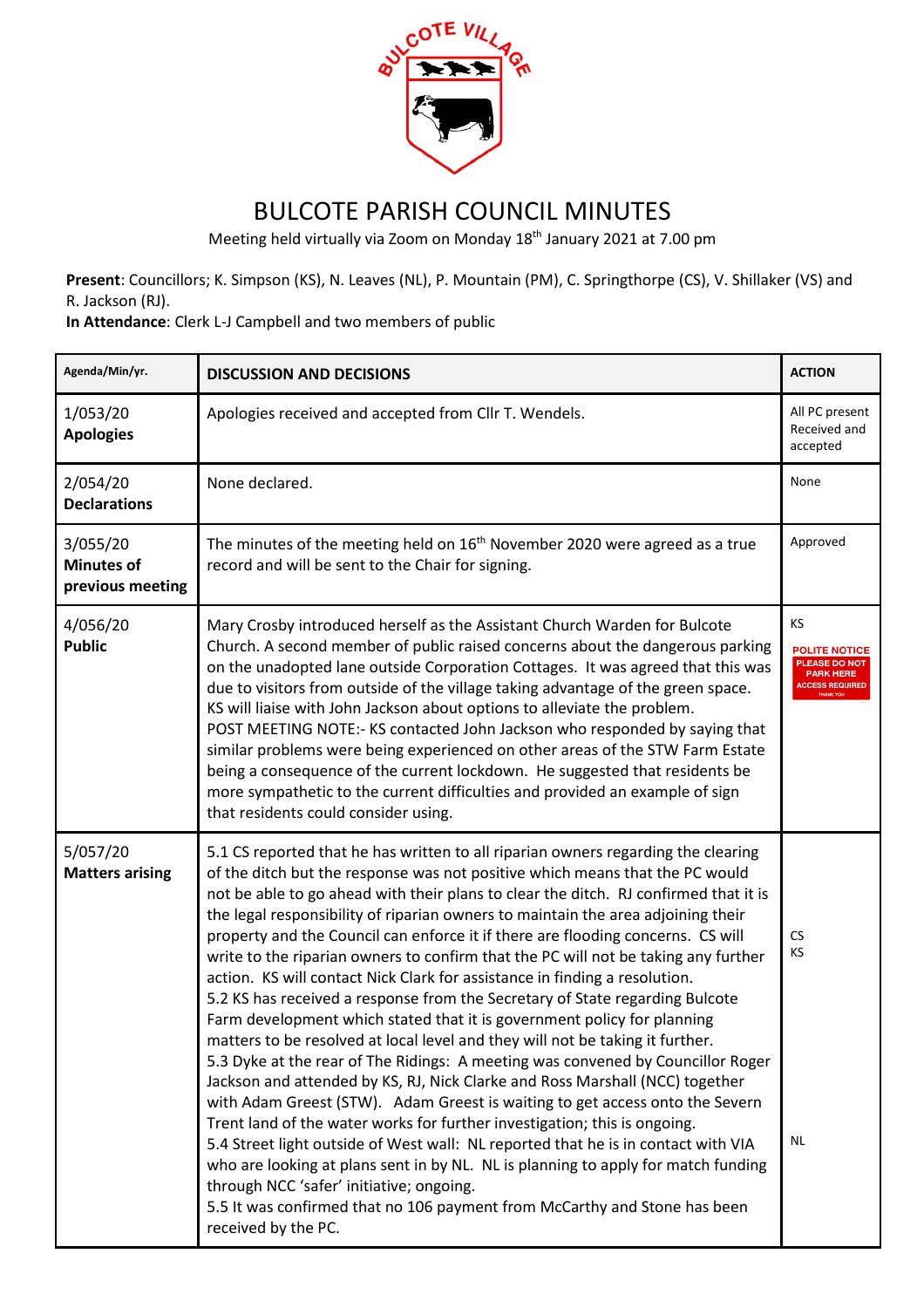| 6/058/20<br><b>Reports from</b><br><b>District and</b><br><b>County Council</b> | Cllr Jackson reported that there are funds available for residents and businesses<br>affected by Covid as well as winter grants; all details can be found on the NCC<br>and NSDC websites.<br>The PC gave thanks to the Graffiti clean-up team who were very quick to respond<br>to the two incidents reported at the end of 2020.<br>The overfilled dog bins have been a big concern to the Parish; RJ will follow this<br>up at NSDC to see if there was anything that can be done to assist the Parish<br>considering that it is a high volume area for visitors.                        |                                               |
|---------------------------------------------------------------------------------|---------------------------------------------------------------------------------------------------------------------------------------------------------------------------------------------------------------------------------------------------------------------------------------------------------------------------------------------------------------------------------------------------------------------------------------------------------------------------------------------------------------------------------------------------------------------------------------------|-----------------------------------------------|
|                                                                                 | Cllr Roger Jackson left the meeting                                                                                                                                                                                                                                                                                                                                                                                                                                                                                                                                                         | 19h57                                         |
| 7/059/20<br><b>Local Road Issues</b>                                            | 7.1 Highways and footpaths: There were two instances of graffiti which were<br>reported and timeously cleaned.<br>7.2 Village road signs: KS has been in contact with NCC regarding the generic<br>black and white road signs which they are planning to include in the 2021-2022<br>works stream; RJ will chase.<br>7.3 Street light West Wall: NL agreed to apply for funding and liaise with the<br>Council for a replacement.                                                                                                                                                           | <b>RJ</b>                                     |
| 8/060/20<br><b>Finance</b>                                                      | 8.1 The bank reconciliation has been completed with a few discrepancies du to<br>missing bank statement; Clerk to liaise with bank and amend.<br>8.2 The Clerk presented the Council with the income and expenditure and four<br>payments for authorization totaling £617.50 were approved.<br>8.3 2021-2022 Precept: The PC voted for a 0% increase in precept.<br>8.4 Bank update: Clerk to re-assess the present status and liaise with signatories<br>to resolve.                                                                                                                       | Authorised<br>£617.50<br>0% increase<br>Clerk |
| 9/061/20<br><b>Community</b><br>matters                                         | Village hall: KS has compiled all the necessary documentation and it just waiting<br>for a written statement from Tim Silcock representing Ashworths before<br>submitting. POST MEETING NOTE:-This has now been received and will be<br>reviewed in conjunction with the Parish Councils statement prior to submission.<br>Dog Bin: The new, larger, dog bin has been erected below Field House at Bulcote<br>Farm; the PC wished to thank John Jackson for erecting the bin. The PC now has<br>a spare bin; NL will identify suitable locations and bring back to the PC for<br>agreement. | <b>NL</b>                                     |
| 10/062/20<br><b>Planning</b>                                                    | 10.1 Applications - 20/02408/HOUSE: Bridleways, Old Main Road - NO<br><b>OBJECTION</b><br>20/02519/HOUSE: The Spinney - NO OBJECTION<br>10.2 Decisions: none at the time of setting the Agenda                                                                                                                                                                                                                                                                                                                                                                                              | No objection<br>No objection<br>None          |
| 11/063/20<br>Correspondence                                                     | All correspondence has been distributed electronically upon receipt; there was<br>nothing requiring action from the PC.                                                                                                                                                                                                                                                                                                                                                                                                                                                                     |                                               |
| 12/064/20<br>Any Other<br><b>Business</b>                                       | There was no other business                                                                                                                                                                                                                                                                                                                                                                                                                                                                                                                                                                 |                                               |
| 13/065/20<br><b>Report of</b><br>delegates                                      | There was nothing to report.                                                                                                                                                                                                                                                                                                                                                                                                                                                                                                                                                                |                                               |
| 14/066/20<br><b>To Note</b>                                                     | Next meetings: The next Parish Council Meeting will be held on Monday 15 <sup>th</sup><br>March 2021 at 7 pm via Zoom.                                                                                                                                                                                                                                                                                                                                                                                                                                                                      | 15/03/21                                      |